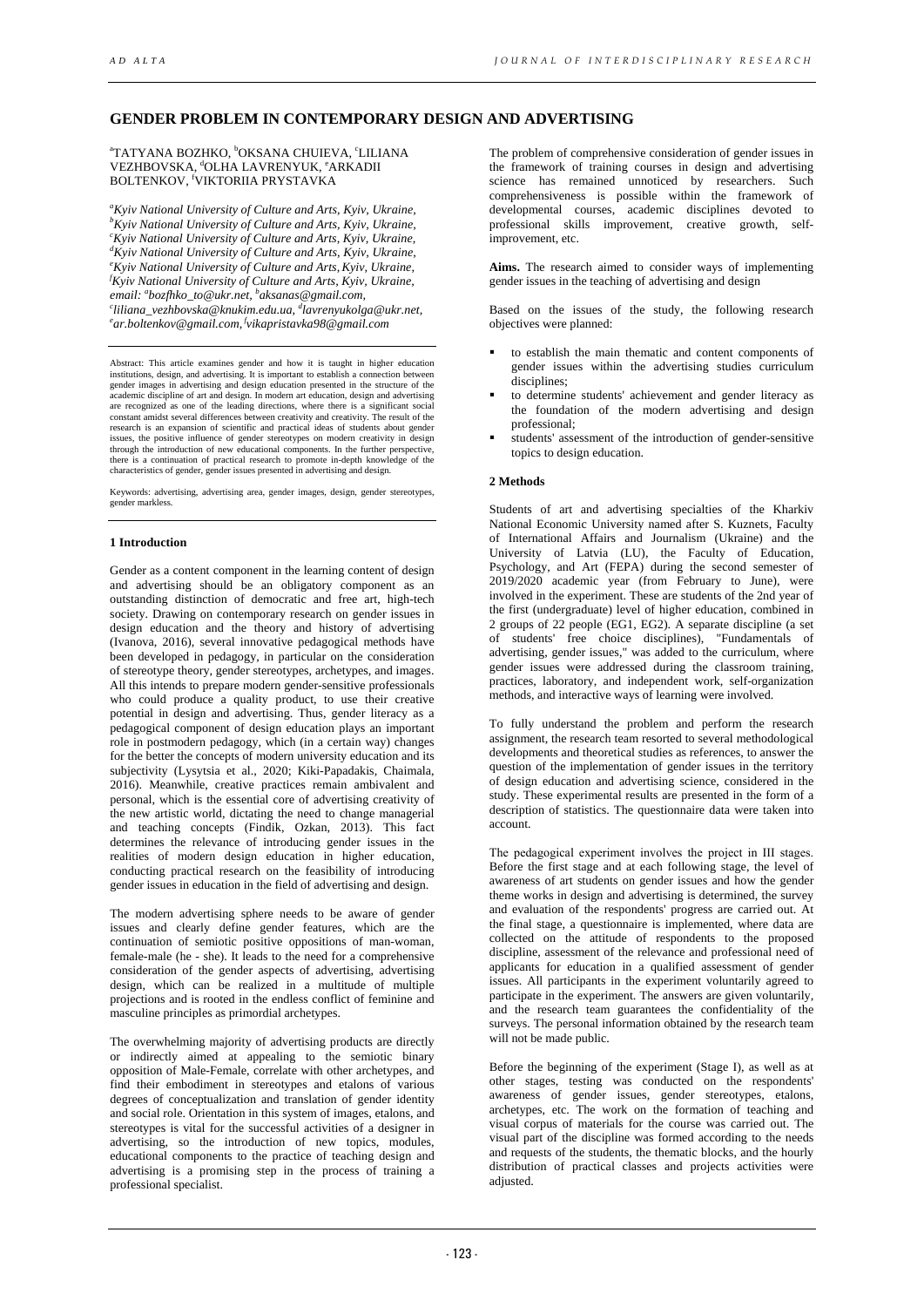At the II stage, were applied methods of observation and an interview. The research group collected and analyzed data, training materials, which are subsequently planned to be used as answers to the questions posed by the research.

At the ІІІ stage, there is a final analysis of the results. The data are processed and used so that they can be the basis for determining the effectiveness of the introduced experiment and the answer to the problematic research questions.

#### **3 Literature review**

Sociological, philosophical, historical, and communicative theories have actively considered the gender aspect (World Economic Forum, 2019; Sociological Analysis of 2019; Sociological Analysis of Advertisement, 2019). It can be presented as gender pedagogy, where it is assumed to work on the development of several teaching methods that rely on communicative and interactive teaching practices (Cortese, 2004; Mason, 2006; Sim, Pop, 2014). The involvement of interactive teaching methods in dealing with complex and problematic material is also an important area of the development of gender education (Synorub, 2019; Karpushyna, 2019).

The research community has paid much attention to the following:

- the consideration and history of gender stereotypes regarding muscularity models and their evaluations in society (Bennett, 2007);
- problems of women and men's evaluation of gender, environmental issues, and political realities in the economic field (May et al., 2021);
- consideration and analysis of gender stereotypes in television advertising and the need for marketers and advertising professionals to have a balanced approach to the topic of gender (Khalil et al., 2020).

Contemporary research on gender is a logical extension of the critical analysis of advertising gender stereotypes, where special attention is paid to false, demeaning, and discriminatory feminine models (Sociological Analysis of Advertisement, 2019; Crittenden et al., 2020). The following range of modern gender representation problems in advertising should also be considered:

- the image of women as an object of consumption, the influence of digital technology on the formation of gender themes (Sun et al., 2010),
- the problems of creating gender images
- the use of gender stereotypes without prior analysis of their further impact on society and assessments of society, individual social groups.

The relevance of gender issues for advertising production, the need for a future specialist to navigate the multitude of gender stereotypes and know the pragmatics, evaluations, and the further impact of the product on the evaluations of society. It requires intensified practical research. It is necessary to answer the research question: how effectively and correctly to introduce gender issues in the educational space of art specialties.

## **4 Results**

In our opinion, the important stage of the research is to establish the content and role of gender issues in improving the quality of the educational process in the art industry, as gender issues should be an important part of design courses and academic disciplines in advertising studies.

At the beginning of the experiment, the research team assessed the students' awareness of the main gender stereotypes and gender issues in general. Respondents were asked to find gender positions in the advertising works presented in the tests, evaluate

them, and determine the prospects for effectiveness and evaluation of a given advertising product (Table 1).

| Table 1 – Preliminary testing. Assessment of gender awareness |  |
|---------------------------------------------------------------|--|
| in control groups of students ( <i>author's elaboration</i> ) |  |

| Control<br>groups of<br>students | Unsatisfactory | Satisfactory | Good | Excellent |
|----------------------------------|----------------|--------------|------|-----------|
| G1                               | 2%             | 55 %         | 40 % | 5 %       |
| Ŧ                                | $\frac{0}{0}$  | 54 %         | 29 % | 16 %      |

As the results show, a small number of respondents received unsatisfactory results. The majority of students had satisfactory knowledge of gender issues and were not able to assess the role and influence of gender issues on the perception of the advertising product at a professional level.

During the 1-st and 2d stages, a new student-selected discipline was implemented. All of this involved the use of interactive teaching methods, demonstrations of materials on the history of gender issues and theory. There were attempts to create their product and adjust the proposed samples. At the end of stage I, coinciding with the middle of the first semester, a control testing of the respondents' level of success in gender problems was conducted.

As we can see, the achievement in the experimental groups after passing half of the planned training discipline "Fundamentals of advertising: gender issues" has increased. The largest number of positive evaluations is in EG2 - 20%, also in EG1, the mark "excellent" received 5% more respondents. There were no unsatisfactory evaluations in both groups in general. Stage II involved the implementation of guest lectures and master classes in the teaching process (Table 2).

Table 2 **–** Mid-term. Assessment of the gender awareness level in the control groups of students (*author's elaboration*)

| Control<br>groups<br>$\sigma$ f<br>student | Unsatisfactory | Satisfactory | Good | Excellent |
|--------------------------------------------|----------------|--------------|------|-----------|
| G1                                         | 0%             | 48 %         | 41 % | 11 %      |
| G2                                         | 0%             | 49%          | 31 % | 20 %      |

Stage II. The final assessment of the students' performance consisted of several indicators. These were the results of academic performance. The control tests allowed to measure their level.

Thus, student performance is an indicator of proficiency in the knowledge arsenal, the ability to analyze and self-analyze. The variety of techniques that the student uses in his design works and advertising projects is also an indicative criterion. Their skills, proficiency in a wide range of knowledge on the history of gender, and willingness to discuss the most complex programs were also taken into account.

At the final stage, all respondents were offered a poll with the question: Was this topic useful for you? There was also a separate question about the need to continue on these educational programs of the course. Closed answers needed to choose "yes" or "no". The results are presented as a percentage (Table 3).

Table 3 **–** The f inal survey. Assessment of gender awareness in control groups of students (*author's elaboration*)

| Control      |                |               |      |           |
|--------------|----------------|---------------|------|-----------|
| groups<br>of | Unsatisfactory | Satisfactory  | Good | Excellent |
| student      |                |               |      |           |
| G1           | 0%             | $\frac{0}{0}$ | 42 % | 14 %      |
| 32           | 0%             | 44%           | 32 % | 24 %      |

During the course of this discipline, students were asked to focus on achieving a range of skills and competencies; to assess how important the opportunities were to the respondents. There were 7 topics and 1 additional question for respondents to consider (Table 4).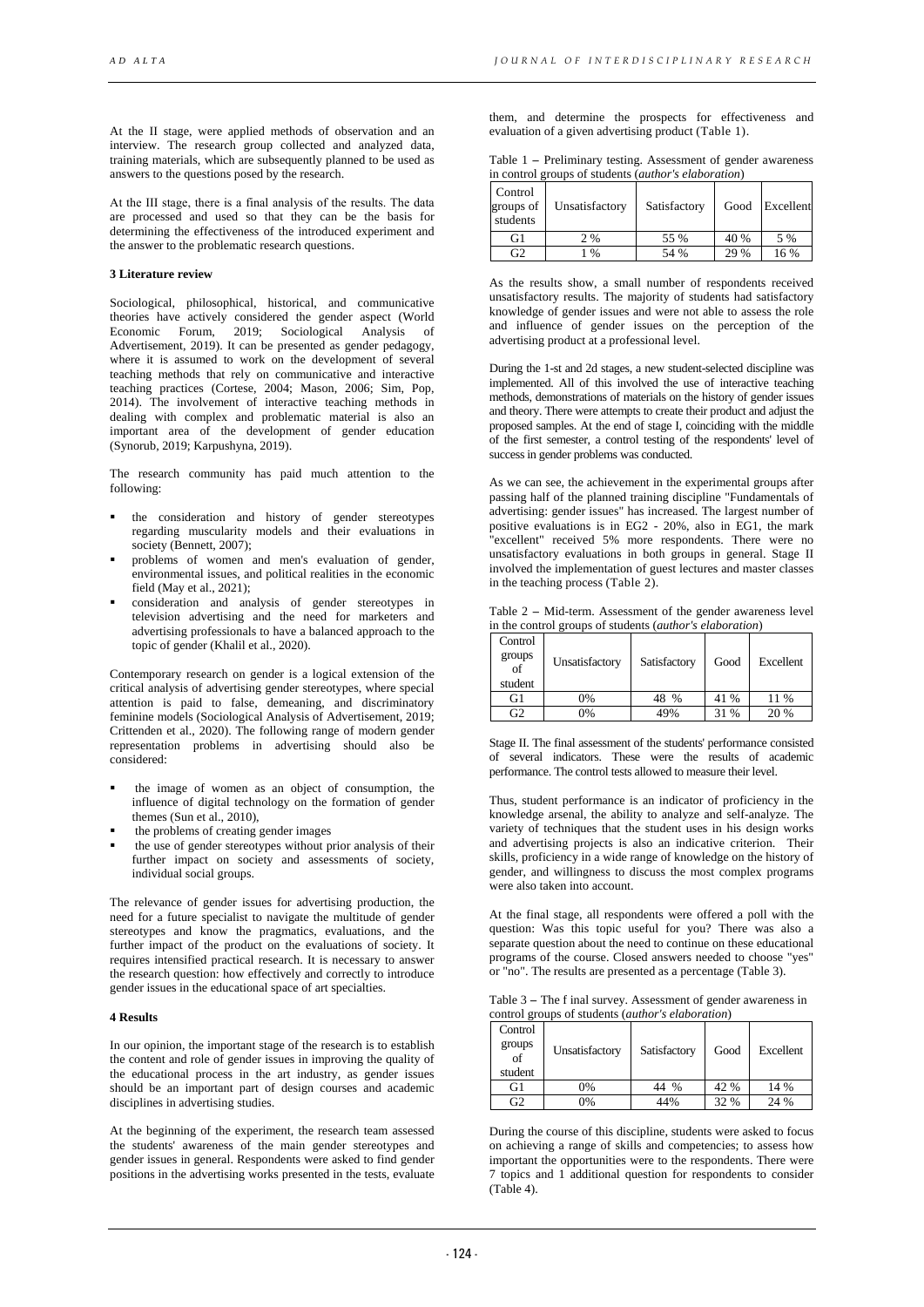Table 4 **–** A survey on the participants' evaluation of the thematic blocks of the discipline "Fundamentals of advertising: gender issues" (author's elaboration)

| Topics                                            | G1  | G <sub>2</sub> |
|---------------------------------------------------|-----|----------------|
|                                                   | yes | yes            |
| Gender and Information Processing                 | 75% | 70%            |
| Gender and stereotypes                            | 70% | 58%            |
| Feminine stereotypes                              | 60% | 72%            |
| Masculine stereotypes                             | 55% | 58%            |
| Beauty stereotypes and patterns                   | 74% | 82%            |
| Decorative effect and sexuality in<br>advertising | 82% | 74%            |
| Limited social roles                              | 61% | 48%            |
| Should the course be continued further?           | 75% | 83%            |

Based on the results of the questionnaire, we can say that the performance at the final stage of the study of disciplines has improved. The number of marks "excellent" increased by 10%; there are no students in the group who are not able to navigate gender issues. The introduction of a new discipline on gender issues allows students to realize themselves as a specialist and an expert on certain trends in the development of society.

Knowing and being able to correctly use the principles of gender in the evaluation of the advertising product and their design solutions contributes to the growth of academic achievement and further professional activity, facilitates the solution of problematic issues, improves the ability to perceive and analyze. All of this together activates autonomy in decision-making. This is a complex systematic process, where both the right approach to the problem and the system are important.

## **5 Discussion**

Researchers have considered and analyzed the impact of modern advertising on the formation and functioning of gender stereotypes in the public consciousness (Naisbayeva et al., 2018). They argue that gender images, both traditional and formed and dominant recently in advertising and design practices, become permanent in the consciousness. When forming advertising and design projects, we should be aware of this and should be able to operate with it. In our study, 75% and 83% of respondents expressed a positive attitude towards the gender education component introduction and the need for continued gender education. Gender stereotypes affect the specifics of shaping the advertising sphere. The application of gender themes as one of the factors of market segmentation and the use of gender images, benchmarks, stereotypes are the main factors that ensure the communicative and commercial success of the advertising product (Bennett, 2007; Sogorin, 2015). The introduction of gender education as a component of social and media literacy of future professionals is also part of research experiments in the modern pedagogy of higher education (Ivanova? et al., 2020; Salgur, 2013; Ko? et al., 2013). These positive results obtained during the introduction of new necessary, socially significant topics helped to form those skills and abilities that were necessary for the further development of modern professional advertising and designer. As our study showed, students' performance during the educational process has increased, awareness of the system of gender issues that determine the basic conditions for the formation of a successful advertising message properly organized design work has improved. Such gender-marked archetypes, images, and factors that will always represent the endless correlations, confrontations, and interactions of masculine and feminine principles, as well as determine strategies for forming a system of gender-marked stereotypes in contemporary advertising space, should be considered.

## **6 Conclusion**

The active use of gender in advertising and design solutions related to gender are an integral part of the modern world. The future design and advertising professional should become familiar with the existing stereotypical models that have been formed in a given culture over the centuries, and those innovations that occur with changes in society. Gender

stereotypes change is a long and complex process, where shifts in the architecture of world perception, the convergence of polar elements can still be systematically outlined and presented in the modern paradigm of art education and contribute to the further effective work of advertisers.

The conducted experiment confirmed the effectiveness of the introduction of gender issues in the process of teaching design and advertising disciplines. It contributes to improving the quality and modernity of the learning process. In the experimental groups, the academic performance increased by an average of 9%, and a positive attitude towards the introduction of gender topics, in general, was 75% and 83% of the respondents. It suggests that students are interested in and positively evaluate the introduction of new educational components aimed at self-development and improvement of learning skills.

The practical significance of the research is to establish a positive impact on the overall performance of students, the introduction of courses with gender issues in the curriculum. It also contributes to the formation of modern democratic ethical and moral attitudes, activation of the social position of education applicants.

The problem of further research and implementation in educational practice of advanced methods and materials in the field of gender, strengthening the field of gender education, the study of the conditions for creating high-quality and gendersensitive products at the current stage of advertising development remains open. It, in general, should contribute to the creation of a quality and effective product and devoid of negative influences.

## **Literature:**

1.Bennett, K. (2007). "No Sissy Stuff": Towards a theory of masculinity and emotional expression in older widowed men. *Journal of Aging Studies*, 21(4), 347-356, Available at: https://doi.org/10.1016/j.jaging.2007.05.002

2.Cortese, A. (2004). *Provocateur: Images of Women and Minorities in Advertising*. New York, Oxford: Rowman & Littlefield, 181 p.

3.Crittenden, V., Crittenden, W., Ajjan, Н. (2020). Women in sales in developing countries: The value of technology for social impact. *Business Horizons*, 63(5), 619-626. Available at: https://doi.org/10.1016/j.bushor.2020.04.005.

4.Findik, C., & Ozkan, S. (2013). A model for instructors' adoption of learning management systems: Empirical validation in higher education context. *Turkish Online Journal of Educational Technology*, *12*(2), 13–25. Available at: http://www.tojet.net

5.Ivanova, I. B. (2016). *Istoriya reklamy: movnostylistychnyy aspect*. Kharkiv: Vyd-vo Yurayt, 372 р. [in Ukrainian]

6.Ivanova, I., Mosenkis, I., & Strokal, O. (2020). Modern media pedagogy: Ways of forming public journalism in Ukraine. *Asia Life Sciences,* 22, 2, 357-370. Available at: https://www.scopus. com/authid/detail.uri?authorId=57218618822

7.Karpushyna, M., Bloshchynskyi, I., Nakonechna, A., & Skyba, K. (2019) Creating meaningful foreign language environment by means of content-based starters. *Universal Journal of Educational Research*, 7(12), 2710 – 2716. Available at: https://doi.org/10.13189/ujer.2019.071219

8.Kiki-Papadakis, K., Chaimala, F. (2016). The Embedment of Responsible Research and Innovation Aspects in European Science Curricula. *Revista Romaneasca pentru Educatie Multidimensionala*, 8(2), 71–87. Available at: http://dx.doi.org/10.18662/rrem/2016.0802.06

9.Khalil, А., & Dhanesh, G. (2020). Gender stereotypes in television advertising in the Middle East: Time for marketers and advertisers to step up. *Business Horizons*, 63(5), 671-679. Available at: https://doi.org/10.1016/j.bushor.2020.05.004.

10. Ko, J., Sammons P., & Bakkum, L. (2013). Effective Teaching: a review of research and evidence. *CfBT Education Trust*. Retrieved from URL: Available at: http://cdn.cfbt.com/